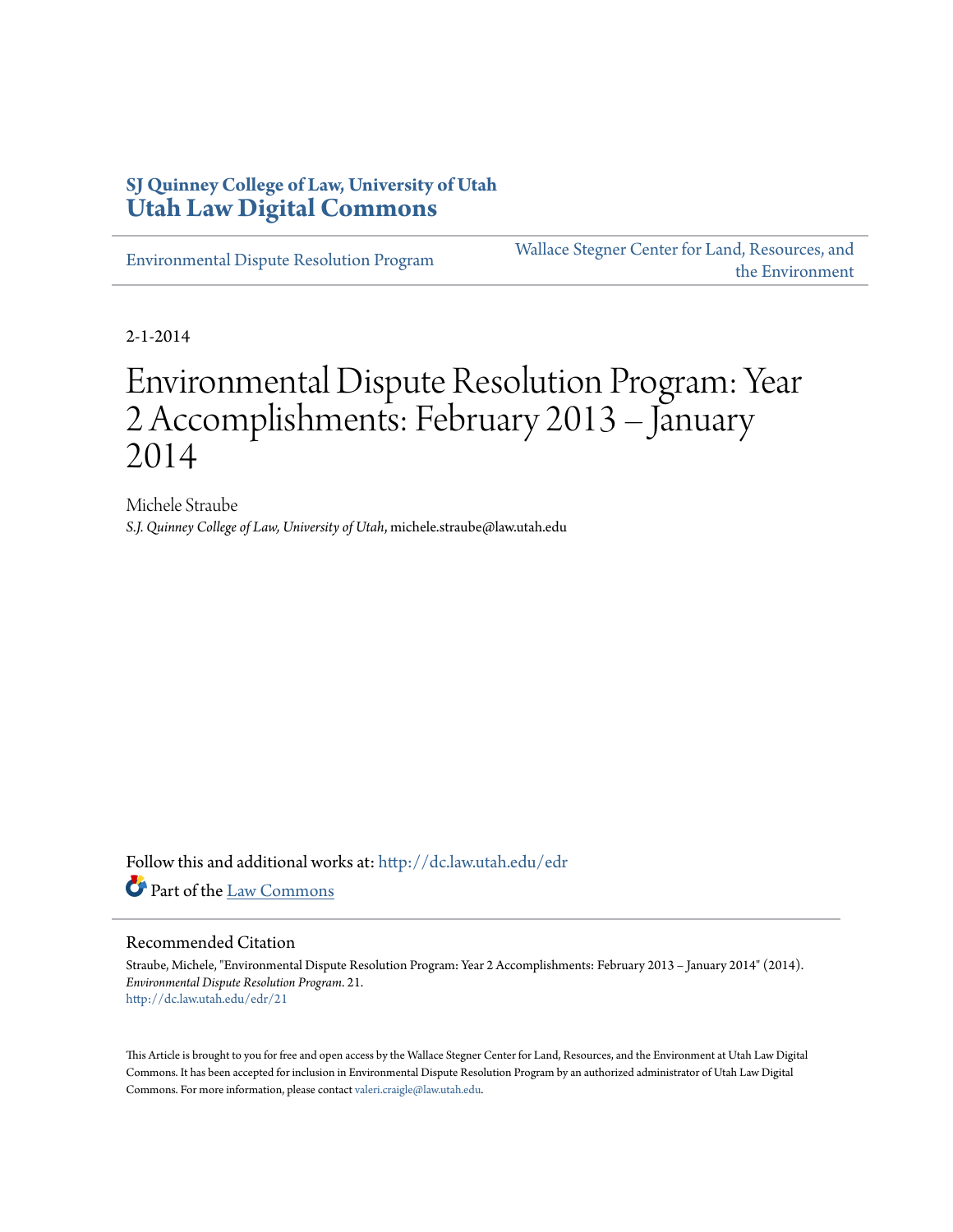

# **ENVIRONMENTAL DISPUTE RESOLUTION PROGRAM**

## YEAR 2 ACCOMPLISHMENTS: FEBRUARY 2013 – JANUARY 2014

February 1, 2014

#### **Introduction**

The mission of the Wallace Stegner Center for Land, Resources and the Environment at the University of Utah S.J. Quinney College of Law is to provide interdisciplinary opportunities for classroom and clinical education, scholarly and applied research, and public service in the areas of natural resources and environmental law and policy. The Center serves as an umbrella for several programs within the University of Utah S.J. Quinney College of Law, including its domestic and international environmental law curriculum and research activities. In cooperation with other colleges and departments at the University of Utah, and at other institutions, the Center provides a forum for multidisciplinary research, conferences, and collaborative educational opportunities related to natural resources and environmental issues.

Founded in 1994, the Center's academic program in environmental and natural resources law is ranked in the top 20 programs nationally. The Center has reached beyond the traditional confines of a law school through its diverse educational programs, including its annual symposium, green bag noon-hour lecture series, and evening programs, which are offered to the general public. Through these programs, the Center has brought national and local experts in a variety of fields, including law, science, and public policy, to the community. The Center programs have become an important forum regionally and nationally for promoting public dialogue about how best to meet the environmental challenges of our time.

With an extraordinary five-year grant from the Alternative Visions Fund of the Chicago Community Trust, the Center has expanded its mission to promote collaboration, mediation, and other dispute resolution processes as a means to address contemporary environmental conflicts through a new Environmental Dispute Resolution (EDR) Program. EDR processes help parties to engage in a rational discussion, overcome communication obstacles, and fashion potential solutions that result in better environmental protections and more effective practices, while avoiding costly litigation and ongoing conflicts. The Stegner Center's EDR Program, which began operation in mid February 2012 under the leadership of Michele Straube, is unique among the College of Law's peer institutions and is proving to be a valuable asset regionally and nationally.

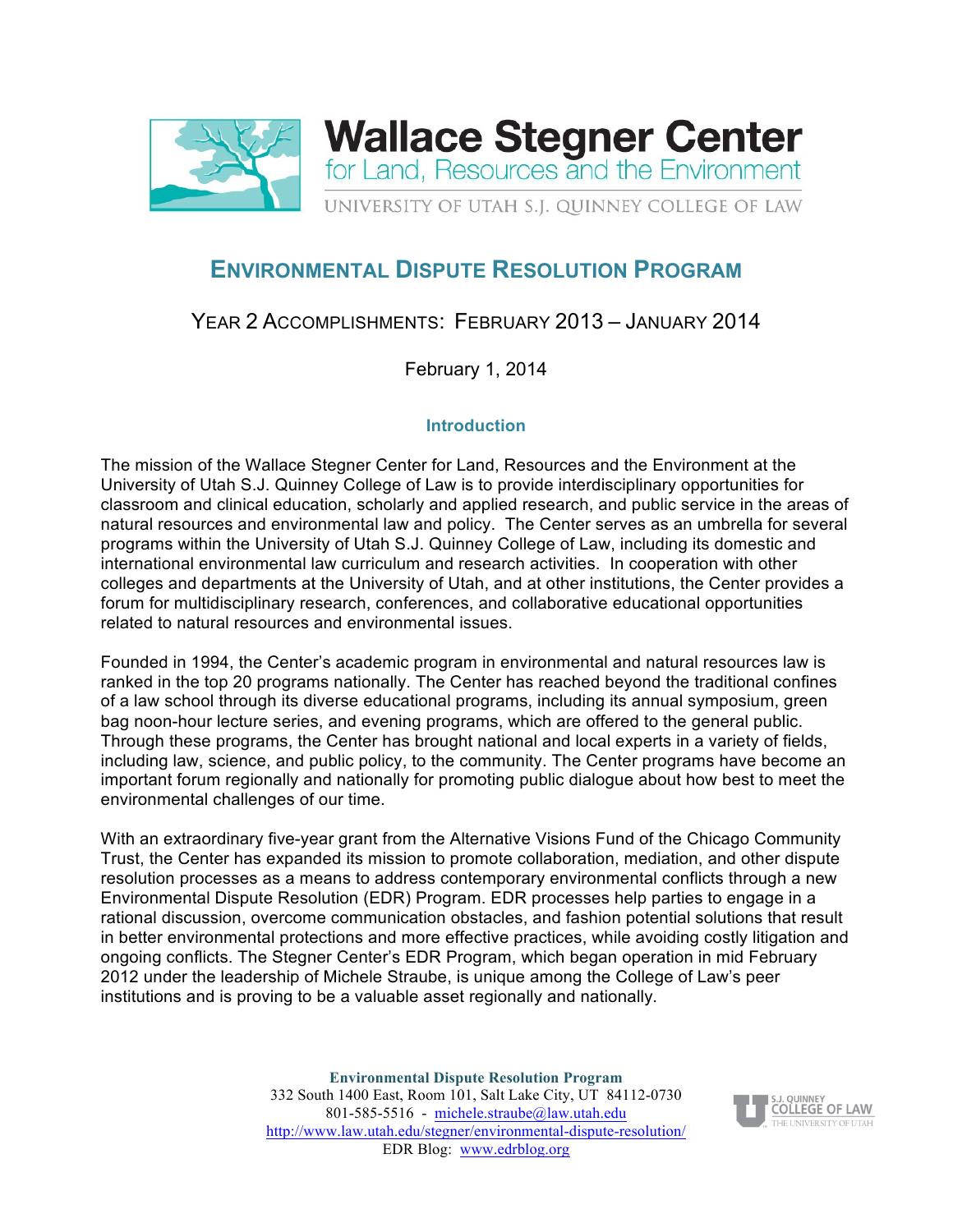The Stegner Center's EDR Program encompasses four inter-related categories of activity designed to support and expand the use of EDR in Utah and the Mountain West: academic instruction, capacity-building, public education, and facilitation/mediation services. In its first year (2/16/12- 1/31/13), the EDR Program devoted significant effort to program development and outreach, while also conducting notable activities in each of the four categories. In its second year (2/1/13- 1/31/14), the EDR Program added part-time administrative staff, which allowed the Program Director to focus more attention on academic instruction, capacity-building and facilitation/ mediation services.

#### Program Development / Outreach

- Effective July 15, 2013, Patti Beekhuizen joined the EDR Program as half-time Administrative Assistant. She brings extensive organizational, administrative and research skills to the program. Ms. Beekhuizen's experience and background have greatly enhanced the efficiency and effectiveness of the EDR Program.
- Collaboration with University of Utah, Environmental Studies (undergraduate program) EDR Program hosted an undergraduate intern to assist with Escalante River Watershed Partnership projects.
- Collaboration with University of Utah, Environmental Humanities (graduate program) cross-promotion of guest speakers, and developed administrative process to allow crosslisting of Environmental Conflict Resolution course.
- Collaboration with University of Wyoming and Utah State University we will be cosponsoring two capacity-building workshops in 2014 with these institutions, and continue to explore opportunities to offer regional natural resource leadership trainings.
- International Association for Public Participation (IAP2) Ms. Straube served on the Program Committee for the inaugural North American Conference (US and Canada), held in SLC. She helped with agenda design, keynote speaker identification, workshop session selection, field trip design, and served as session host throughout the two-day conference. (Sept 2013)
- The EDR Program Director is coordinating the S.J. Quinney College of Law *Green Team*, a collaboration between faculty, staff, students, alumni, and interested community members. Focusing on one sustainability topic at a time, the Green Team is working to identify and implement policies and programs to encourage sustainable behaviors that complement the green features of the platinum LEED law school building currently under construction. The Green Team has developed recommendations for green events and procurement/green purchasing so far, and coordinated a highly successful Clear The Air Challenge team during July. The Green Team also receives and implements suggestions from the law school community, such as setting copiers and printers in the building for default double-sided copying and discouraging the use of disposable cups by giving all faculty and staff a free COL mug. Responses to the Green Team survey, conducted during December 2013, will help set the group's priorities for the coming year.

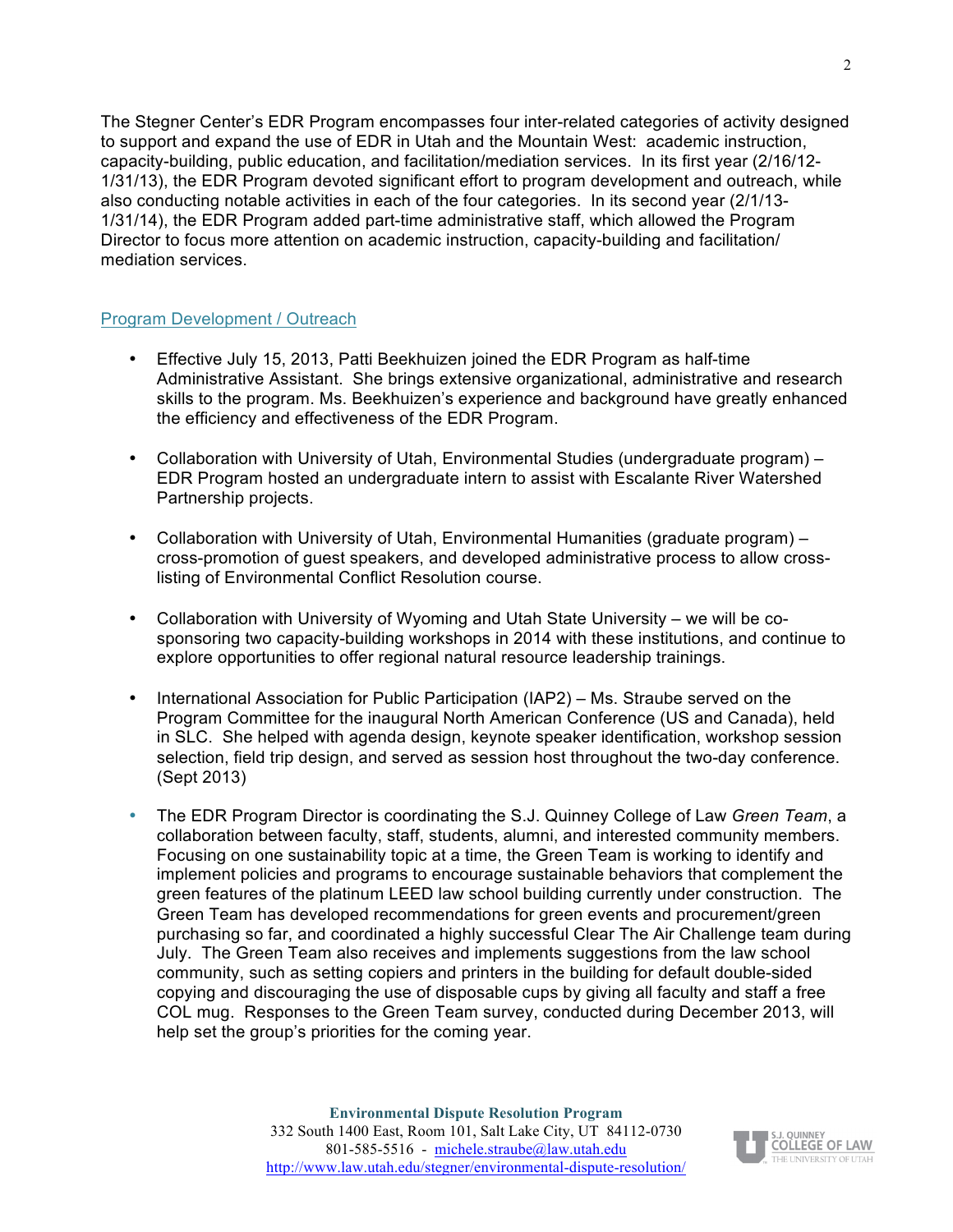#### Academic Instruction

- The EDR Program developed an *Environmental Conflict Resolution* course, which was taught by Ms. Straube in Spring 2013 and 2014, and will be offered in the spring semester of even years. The 2-credit class qualifies for skills credit (all law students need to complete at least one skills credit course to graduate). The class has included students from other U of U graduate programs, including the Urban Planning Masters program Environmental Humanities.
- Fifty percent of the Environmental Conflict Resolution students' grade results from a conflict assessment analyzing a real-life environmental or natural resource issue. Based on traditional research and personal interviews, the student writes a case study (reflecting back on an EDR process that happened in the past) or designs a collaborative process (for issues where no EDR attempts have yet been made). The students are encouraged to share their papers with the stakeholders, in hopes that their identification of EDR best practices and lessons learned will motivate successful collaboration in the future. In the future, student papers will also be "published" on the EDR Program webpage.
- Ms. Straube has developed a *Conflict Management* course, which will be offered in the spring semester of odd years. The 2-credit class qualifies for skills credit and reaches a broad law student audience, introducing them to a wide array of conflict prevention, conflict management, dispute resolution and collaborative problem-solving approaches. The final paper in this course is a conflict management system design for a hypothetical organization.
- The EDR Program is committed to developing opportunities for law students to have handson experiences with environmental dispute resolution processes beyond the classroom. Students can receive academic credit through two clinics (Environmental Practice, Mediation). Six students participated in EDR Program projects this year (some students worked on multiple projects):
	- Escalante River Watershed Partnership:
		- $\circ$  One law student facilitated a committee workshop, acted as scribe for the full partnership meeting and drafted the meeting summary (for Mediation Clinic credit).
		- o One undergraduate Environmental Studies student was note-taker at the Coordinating Committee's strategic planning retreat (for internship credit as a prerequisite for graduation).
	- Situation Assessment on Homeless Issues in Downtown SLC:
		- o Five law students co-created the assessment approach, conducted interviews, and helped to synthesize the interview results and develop recommendations (for Mediation Clinic credit).
		- $\circ$  Two law students assisted with research and Final Assessment report drafting. (One student received Mediation Clinic credit; one student earned credit toward a Pro Bono Certificate).

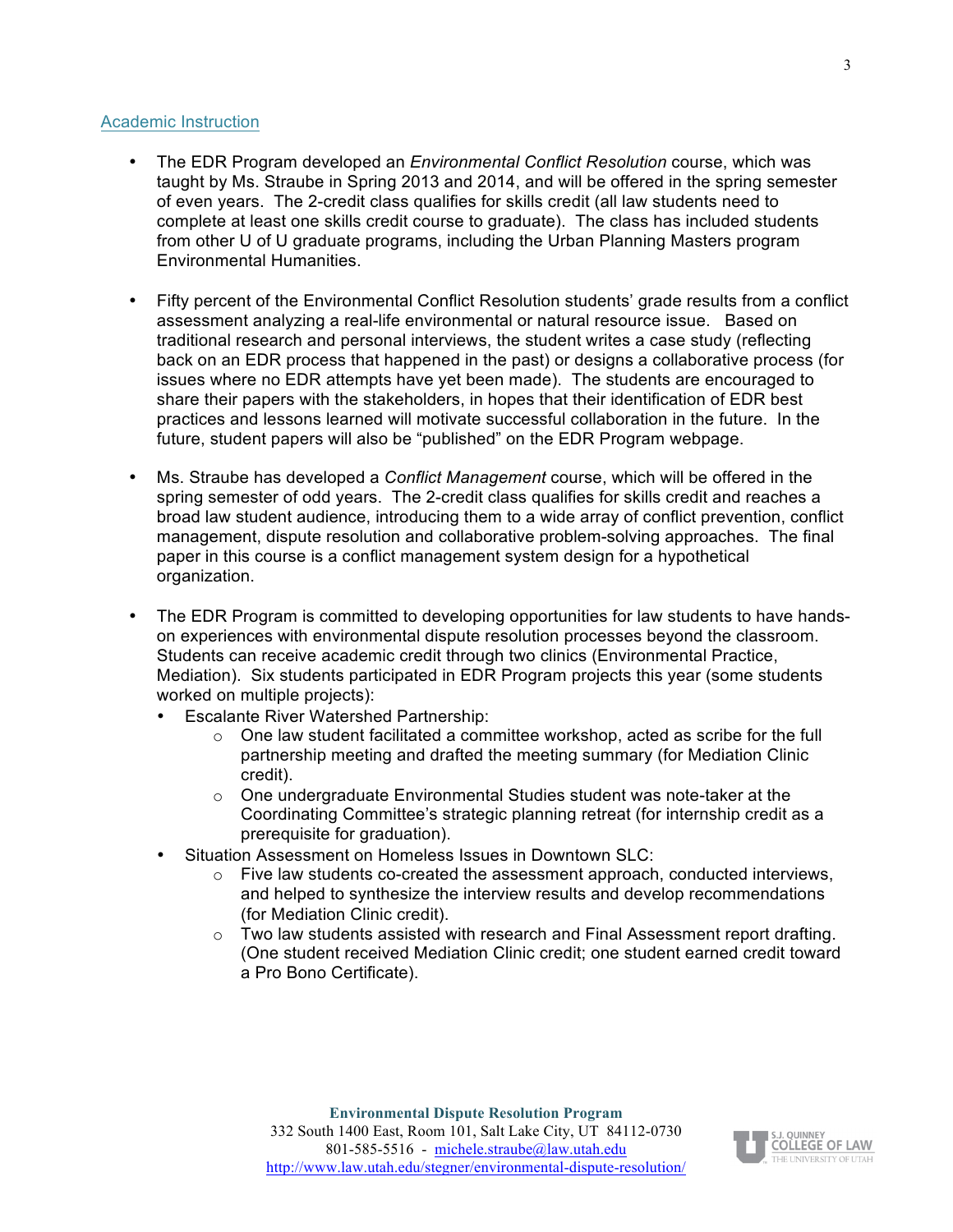• Two fellowships were awarded to a law student based on his work with the EDR Program as a student in the Environmental Conflict Resolution class and through a directed research project under Ms. Straube's direction. This student's case studies, which identified collaborative best practices and lessons learned related to the Washington County Lands Bill negotiations, earned him the David C. Williams Memorial Fellowship and the Reza Ali Khazani Memorial Fellowship in Environmental Law (fellowship amount shared with another student).

#### Capacity-Building

- Carolyn Lukensmeyer, Executive Director of the National Institute for Civil Discourse (at University of Arizona) and founder of AmericaSpeaks, was a keynote speaker for the International Association for Public Participation (IAP2) conference held in Salt Lake City in September. Ms. Lukensmeyer graciously accepted the EDR Program's invitation to attend dinner with 20 community leaders and academics interested in promoting civility. The event occurred on September 23, 2013, at Jane's Home, a center for community gatherings "around the principle of the Golden Rule for respectful dialogue, toward building understanding and community." Dinner guests included two mayors, the speaker of the Utah House of Representatives, the chief justice of the Utah Supreme Court, Gov. Herbert's environmental advisor, the former general counsel for Huntsman Corporation, and a variety of scholars from various University of Utah departments. They talked in small groups amongst themselves and with Ms. Lukensmeyer about political discourse in Utah and explored opportunities for moving public conversation in Utah in the direction of dialogue, rather than diatribe.
- EDR Program staff spent time in the past year developing two workshops which will not be held until later in 2014.
	- o The first workshop, co-sponsored with the University of Wyoming Ruckelshaus Institute and Utah State University, will focus on collaborative iterative use of NEPA by the US Forest Service. "Collaborative iNEPA" is a new approach to including stakeholder viewpoints as part of the environmental analysis, with the intention of expediting and improving the agency's decision-making. This workshop is designed as a pilot to develop internal agency champions for the collaborative iNEPA approach, which then can hopefully be offered more broadly to federal agency staff both within and beyond the Forest Service.
	- $\circ$  The second workshop, the Utah Sage Grouse Summit, will provide an opportunity for decision-makers and stakeholders from around the west to share best practices and lessons learned about Local Working Group implementation of state sage grouse plans. States have taken the lead on developing sage grouse plans to avoid an endangered species listing by the US Fish & Wildlife Service in 2015. Some states (including Utah) have recently completed their sage grouse plan, but other states have not. Many of the state plans rely on Local Working Groups, a collaboration of local elected officials and private landowners, for implementation. The summit will explore how these collaborations can be most effective.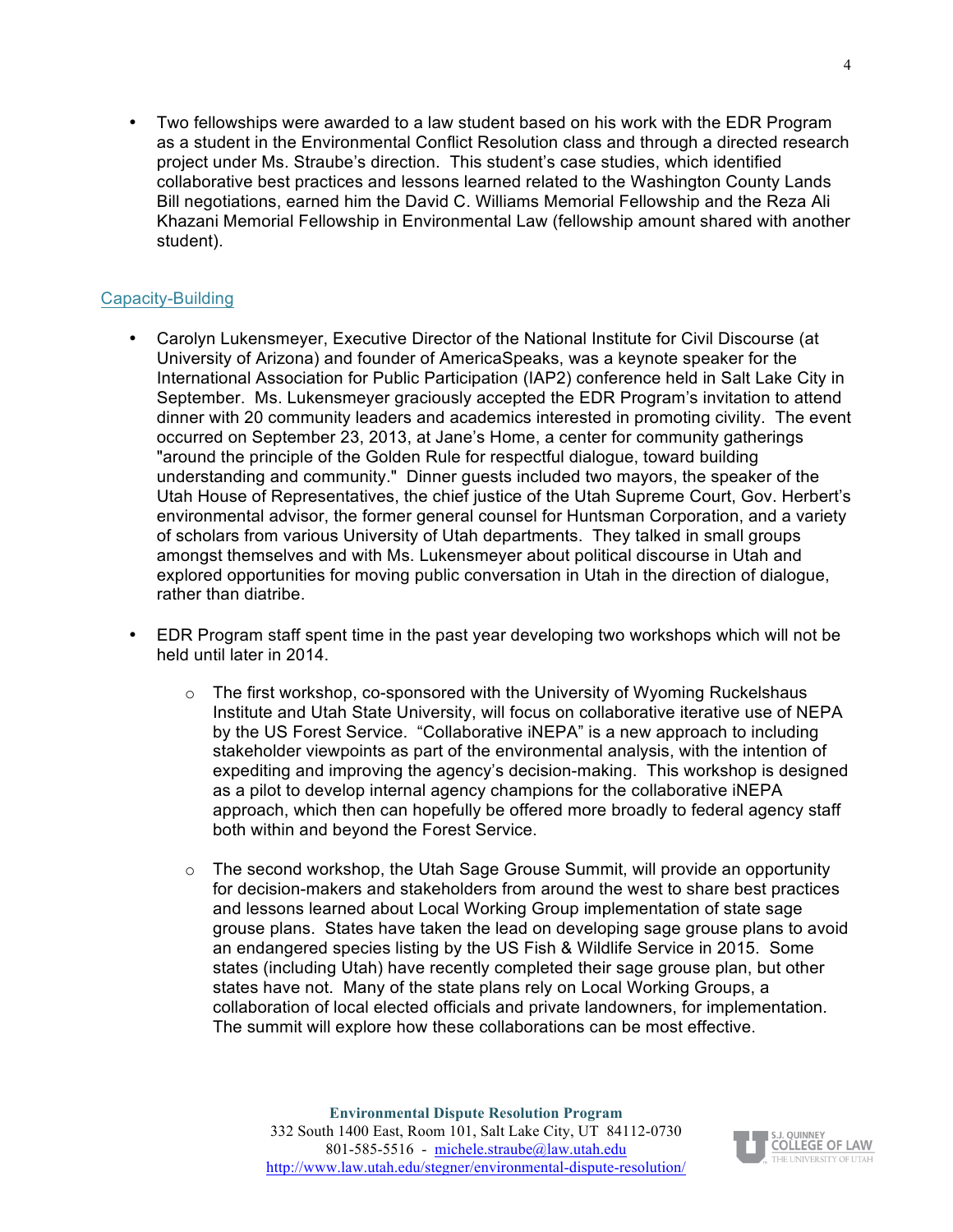- The EDR Program receives numerous requests to provide advice or guidance on EDR process design and implementation over the course of a year. While the program often does not get public credit for these coaching or mentoring conversations, it is a significant contribution to expanding the use of collaborative problem-solving and dialogue as the means for managing conflicts around environmental and natural resource issues. The requests in the past year have ranged from recommending a third-party neutral to helping stakeholders think through how to create an opportunity for dialogue to providing relevant factual and legal resources. Select examples:
	- Grand Staircase-Escalante National Monument grazing EIS (facilitated meeting with potential co-conveners to explore the potential for a collaborative approach; provided guidance on selecting a neutral facilitator)
	- Rep. Rob Bishop effort to resolve resource development / wilderness issues in eastern Utah (aka "the grand bargain") (discussions with multiple stakeholder interests about collaborative problem-solving principles)
	- Utah water general adjudication settlement guidelines (discussions with Attorney General staff developing guidelines and incentives for settlement of water general adjudications)
	- Access Wasatch (suggestions on minimum facilitator qualifications for large NEPA analysis of transportation options in the Wasatch Front canyons)
	- Sustainable grazing in three southern Utah forests collaboration (working with stakeholders to encourage full implementation of the collaboration's consensus recommendations)

#### Public Education

Public education opportunities in the program's second year included these written publications:

- *How Herbert Approached Water Deal,* OpEd, Salt Lake Tribune (4/10/13)
- *Reflections on Multi-Party Mediation,* Delhi, India, High Court newsletter (Spring 2013)
- Michele Straube was interviewed for and quoted in *Greenwire* article about Rep. Bishop's public lands "Grand Bargain" (10/22/13)
- *Report Card on Environmental Dispute Resolution in Utah – Grade: Incomplete, But Showing Promise,* published in University of Oregon *Journal of Environmental Law and Litigation*, Vol. 28, second issue (Winter 2013)

EDR Program Director Straube was invited to give the following presentations over the past year:

- "Collaboration 101: Public Involvement in Recreation and Resource Management," Winter Wildlands Alliance Grassroots Advocacy Conference, Salt Lake City, UT (3/8/13)
- "Consensus Building," Association for Conservation Information (ACI), Midway, UT (7/18/13)
- "What Universities Are Teaching About Public Participation," panel member at International Association of Public Participation (IAP2) North American Conference, Salt Lake City, UT (9/24/13)
- "Water Law in the West: A Panel Discussion with Patricia Mulroy," panel member, UNLV William S. Boyd School of Law, Las Vegas, NV (9/25/13)
- "Are We Wired to Cooperate?," a panel at the Utah Symposium on Science & Literature (to be held in March 2014)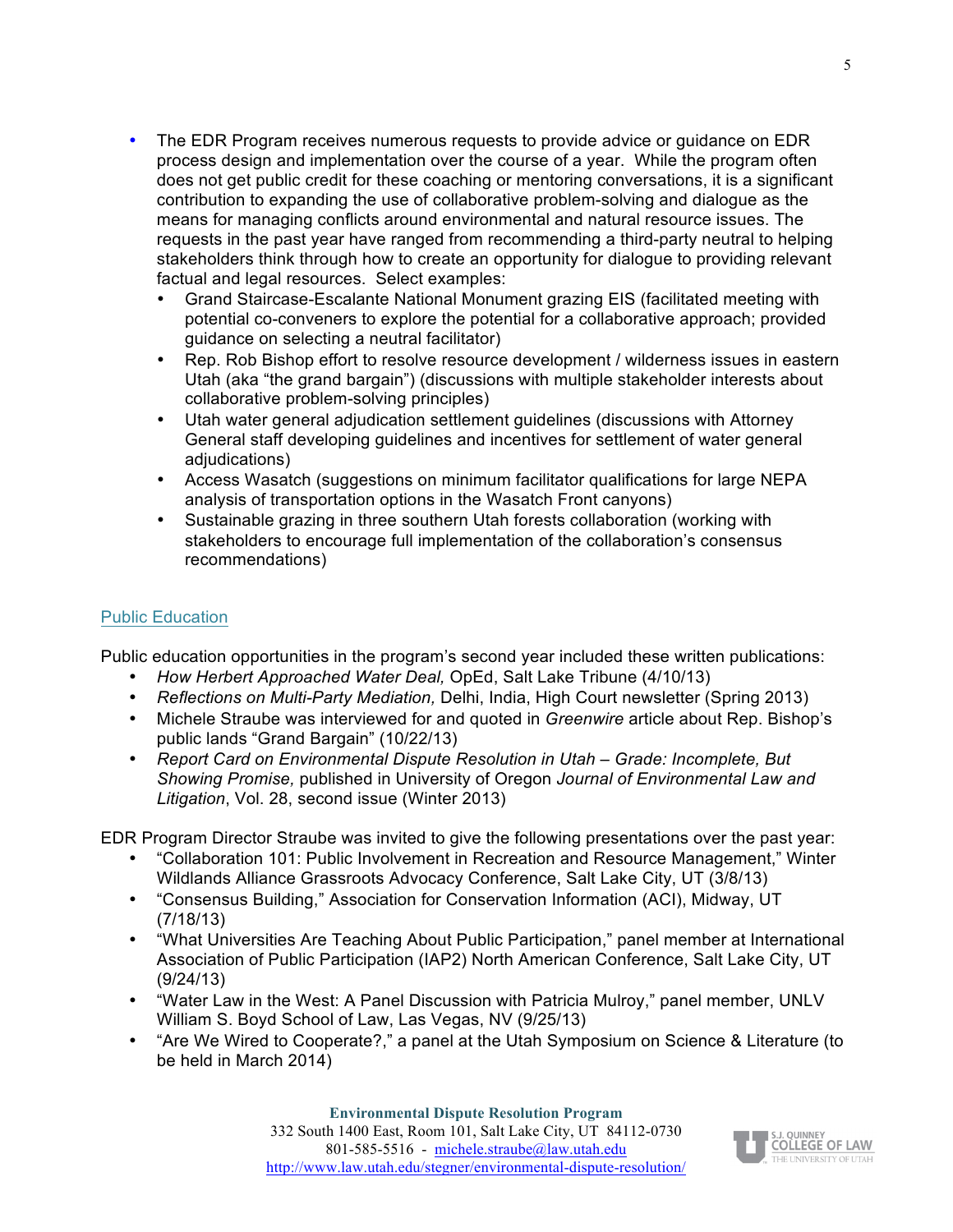#### Facilitation/Mediation Services

The EDR Program intends to be directly involved in a small number of fee-for-service EDR projects that have the potential to be precedent-setting, demonstrate best practices and/or provide learning opportunities for students. Program staff's involvement may include collaborative process design and/or serving as mediator/facilitator. Program staff also provide some *pro bono* facilitation services as a professional courtesy.

• Escalante River Watershed Partnership (ERWP). The four-year-old partnership is implementing a collaborative and comprehensive approach to restore, protect and maintain a healthy riparian ecosystem in the Escalante River watershed. The effort was initiated in 2009 by The Nature Conservancy, National Park Service and Grand Staircase-Escalante National Monument, and continues to operate as a loose collaboration of partners. Partnership members include federal and state agencies, local elected officials, various non-profit organizations, and local landowners. Funding for partnership activities flows through individual partner organizations; funding comes from private foundations, federal and state agencies, donations, volunteer efforts, and partners' in-kind and cash matches.

In May 2012, ERWP was selected by Secretary of the Interior Ken Salazar as America's Great Outdoors 2012 project from the state of Utah. In making this selection, Secretary Salazar pointed to the level of collaboration across three federal agencies, multiple state agencies, conservation groups, local communities and private landowners to share resources and coordinate riparian restoration efforts for watershed-wide ecological benefit.

EDR Program staff's fee-for-service activities for the ERWP since February 2012 have included committee and full partnership meeting facilitation, ongoing coordination and mediation between stakeholders as issues arise, partnership development advice, and facilitation of an annual strategic planning retreat.

• Cross-Watershed Network (XWN). EDR Program staff was invited in 2012 to participate in a Core Team of representatives from multiple watershed partnerships to develop a peer-topeer network to foster capacity building for organizations and partnerships, as well as improved knowledge, tools and practices for watershed health. In 2012, we worked with other Core Team members to conduct research on similar networks, survey the anticipated network membership to ascertain their level of support and priority needs, and develop a framework and concept paper describing the Cross-Watershed Network. This groundwork resulted in XWN receiving funding to continue development of Network infrastructure and to implement the Network's first year of activities.

In 2013, we continued to work with the XWN Core Team to build the Network. Specific tasks performed by EDR Program staff included meeting facilitation, strategic planning consultation, and co-development of XWN's first peer-to-peer sharing workshop. The workshop, held over two days in September 2013 in Cottonwood, Arizona, was attended by 65 individuals, representing 20 watershed groups. Workshop evaluations and the number of volunteers who signed up for network-building activities affirmed the need and value of this type of cross-watershed network. Additional XWN activities underway include methods to connect riparian restoration practitioners facing similar challenges to share lessons learned and co-develop best management practices – passive connection through a website and active connection through a "linkers" program.

6